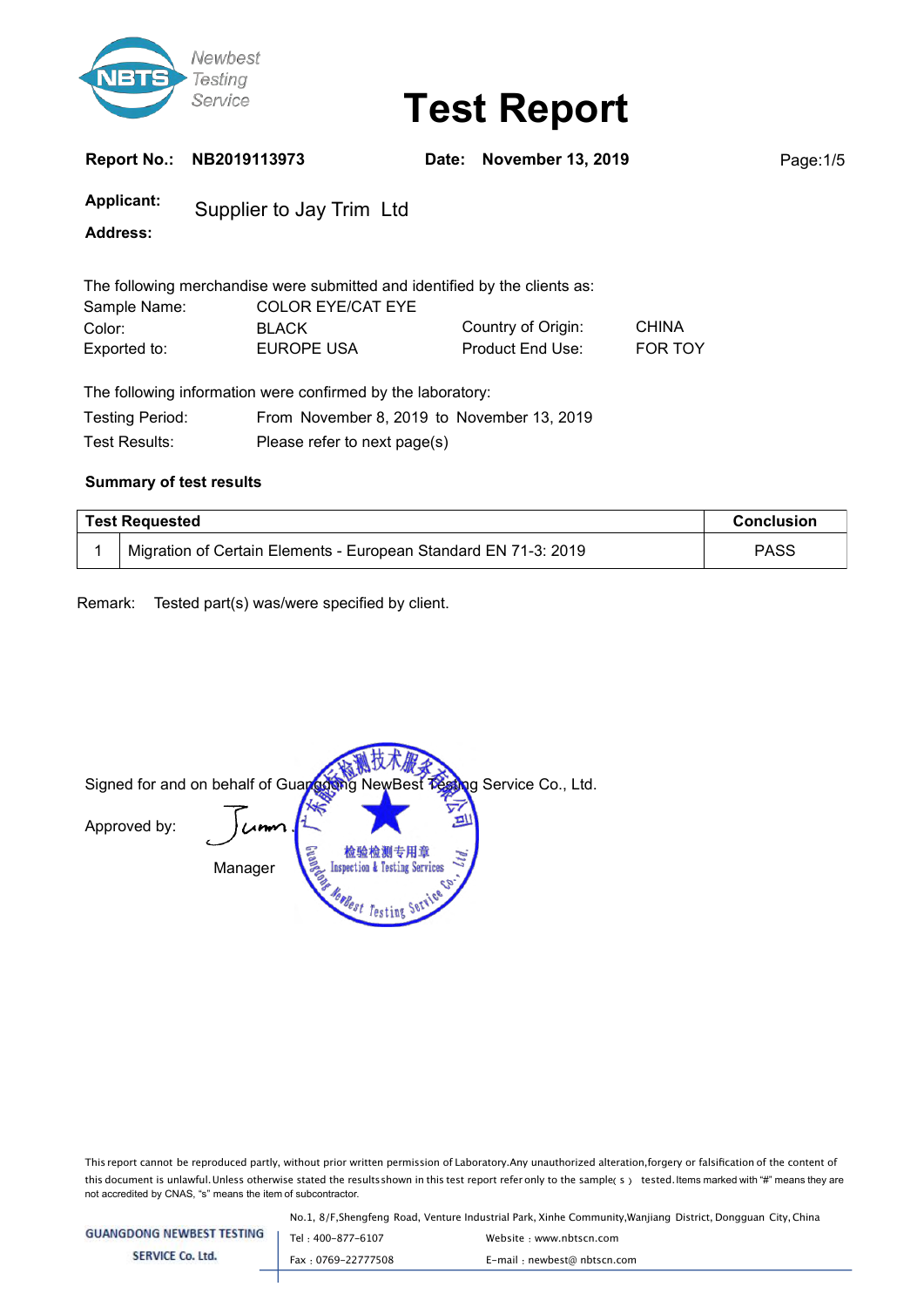

**Report No.: NB2019113973 Date: November 13, 2019** Page:2/5

### **Test results:**

### Tested part(s) description:

**Test Item(s) Description Location**

I001 Transparent /black plastic Transparent /black plastic Screw cap

### **1. Migration of Certain Elements - European Standard EN 71-3: 2019**

Test Method: EN 71-3: 2019, Analyzed by Inductively Coupled Plasma Optical Emission Spectrometry

|                       | Requirement              | <b>MDL</b><br>(mg/kg) | Result (mg/kg) |  |
|-----------------------|--------------------------|-----------------------|----------------|--|
| Analyte               | (mg/kg)                  |                       | Test Item(s)   |  |
|                       | <b>Category III</b>      |                       | 1001           |  |
| Aluminium (AI)        | 70000                    | 5                     | 16             |  |
| Antimony (Sb)         | 560                      | 5                     | N.D.           |  |
| Arsenic (As)          | 47                       | 5                     | N.D.           |  |
| Barium (Ba)           | 18750                    | 5                     | N.D.           |  |
| Boron (B)             | 15000                    | 5                     | N.D.           |  |
| Cadmium (Cd)          | 17                       | 5                     | N.D.           |  |
| Chromium (Cr)         | $\overline{\phantom{a}}$ | 5                     | N.D.           |  |
| Chromium III (Cr III) | 460                      | 0.2                   | N.D.           |  |
| Chromium VI (Cr VI)   | 0.053                    | 0.050                 | N.D.           |  |
| Cobalt (Co)           | 130                      | 5                     | N.D.           |  |
| Copper (Cu)           | 7700                     | 5                     | N.D.           |  |
| Lead (Pb)             | 23                       | 5                     | N.D.           |  |
| Manganese (Mn)        | 15000                    | 5                     | N.D.           |  |
| Mercury (Hg)          | 94                       | 5                     | N.D.           |  |
| Nickel (Ni)           | 930                      | 5                     | N.D.           |  |
| Selenium (Se)         | 460                      | 5                     | N.D.           |  |
| Strontium (Sr)        | 56000                    | 5                     | N.D.           |  |
| Tin (Sn)              | 180000                   | 5                     | N.D.           |  |
| Organic tin $\&$      | 12                       | 2.5                   | N.D.           |  |
| Zinc(Zn)              | 46000                    | $\overline{5}$        | 8              |  |
| <b>Conclusion</b>     |                          |                       | <b>PASS</b>    |  |

### Note: N.D.= Not Detected(<MDL)

 $mg/kg$  = milligram per kilogram = ppm = part per million

This report cannot be reproduced partly, without prior written permission of Laboratory.Any unauthorized alteration,forgery or falsification of the content of this document is unlawful. Unless otherwise stated the results shown in this test report refer only to the sample(s) tested. Items marked with "#" means they are not accredited by CNAS, "s" means the item of subcontractor.

No.1, 8/F,Shengfeng Road, Venture Industrial Park, Xinhe Community,Wanjiang District, Dongguan City, China

| <b>GUANGDONG NEWBEST TESTING</b> | Tel: 400-877-6107  | Website: www.nbtscn.com     |
|----------------------------------|--------------------|-----------------------------|
| <b>SERVICE Co. Ltd.</b>          | Fax: 0769-22777508 | E-mail: newbest@ nbtscn.com |
|                                  |                    |                             |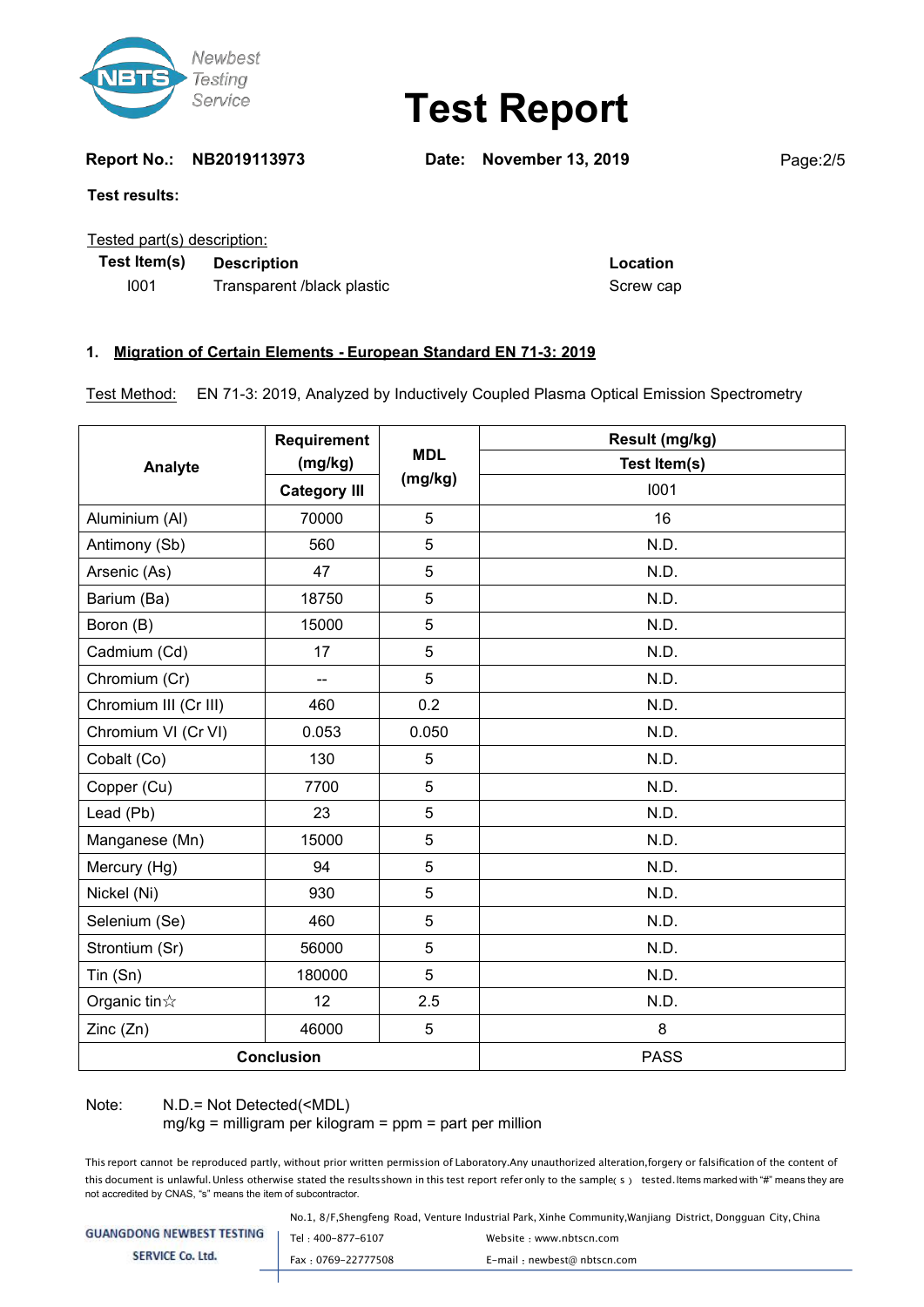

**Report No.: NB2019113973 Date: November 13, 2019** Page:3/5

MDL= Detection Limit

Organic tin = migration of total organic tin is expressed as tributyl tin cation content in mg/kg " $\forall$ " = The migration of organic tin is expressed as tributyltin.

Remark: Results of Cr III and Cr VI were reported as sum of soluble Chromium content unless specified. Organic tin test were conducted when soluble tin were determinated, Result(s) of organic tin was (were) calculated by assuming the soluble tin content was wholly contributed from tributyltin (TBT) cation unless further specified.

This report cannot be reproduced partly, without prior written permission of Laboratory.Any unauthorized alteration,forgery or falsification of the content of this document is unlawful. Unless otherwise stated the results shown in this test report refer only to the sample(s) tested. Items marked with "#" means they are not accredited by CNAS, "s" means the item of subcontractor.

No.1, 8/F,Shengfeng Road, Venture Industrial Park, Xinhe Community,Wanjiang District, Dongguan City, China

| <b>GUANGDONG NEWBEST TESTING</b> | Tel: 400-877-6107  | Website: www.nbtscn.com     |
|----------------------------------|--------------------|-----------------------------|
| <b>SERVICE Co. Ltd.</b>          | Fax: 0769-22777508 | E-mail: newbest@ nbtscn.com |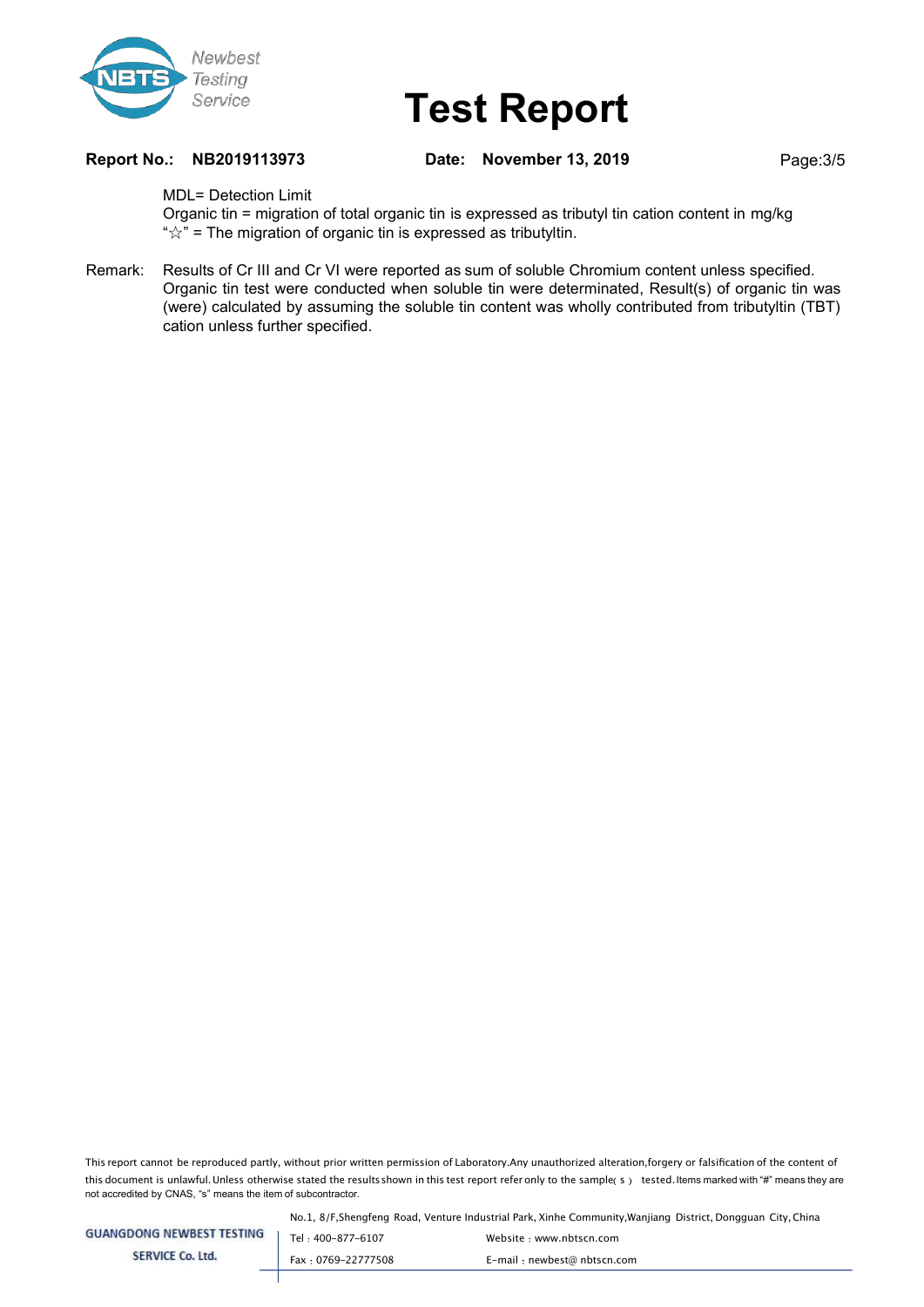

**Report No.: NB2019113973 Date: November 13, 2019** Page:4/5

Samples photograph



This report cannot be reproduced partly, without prior written permission of Laboratory.Any unauthorized alteration,forgery or falsification of the content of this document is unlawful. Unless otherwise stated the results shown in this test report refer only to the sample(s) tested. Items marked with "#" means they are not accredited by CNAS, "s" means the item of subcontractor.

No.1, 8/F,Shengfeng Road, Venture Industrial Park, Xinhe Community,Wanjiang District, Dongguan City, China

| <b>GUANGDONG NEWBEST TESTING</b> |  |  |
|----------------------------------|--|--|
|                                  |  |  |

**SERVICE Co. Ltd.** 

Tel: 400-877-6107 Website: www.nbtscn.com Fax : 0769-22777508 E-mail : newbest@ nbtscn.com